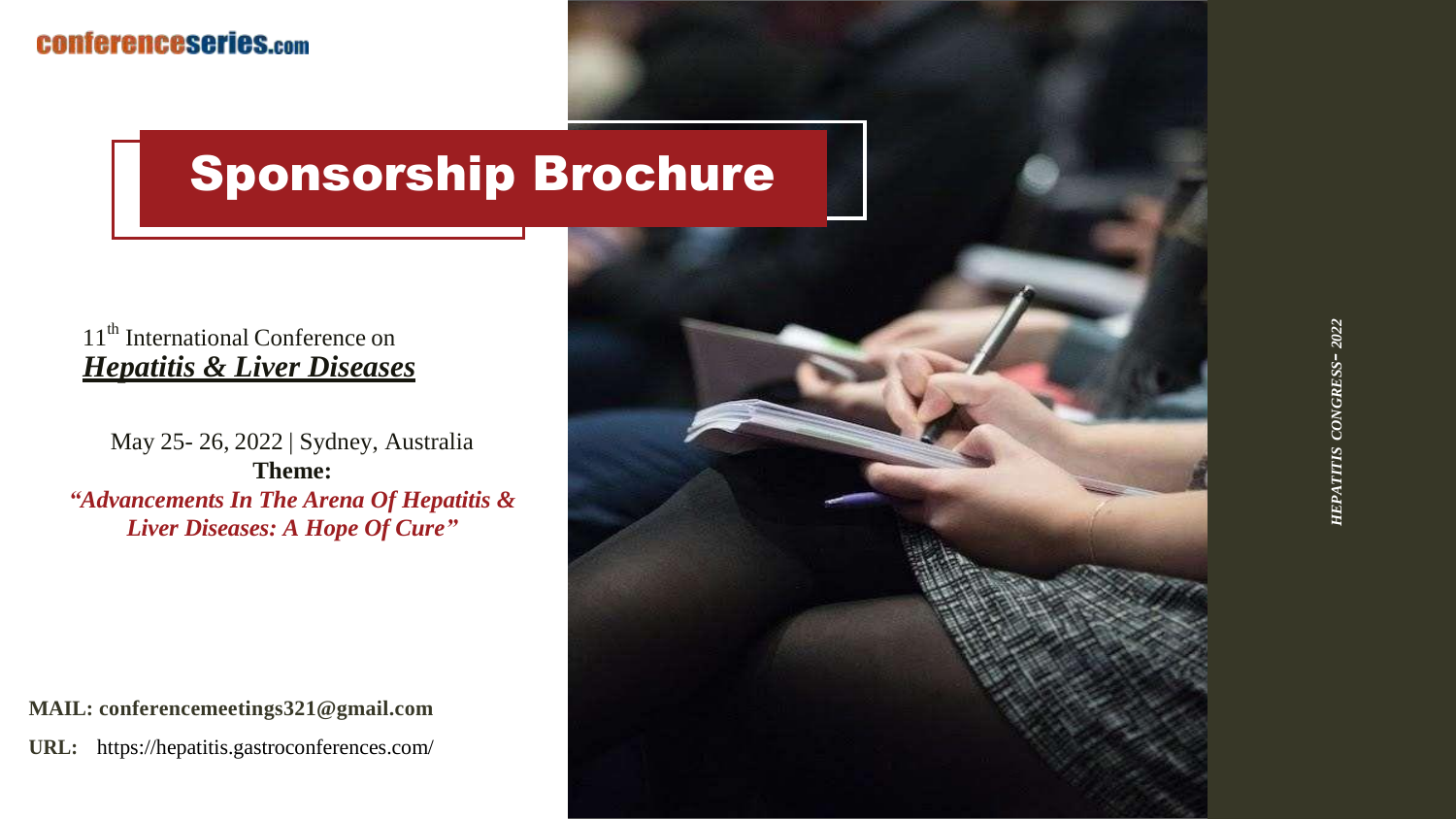#### **S P O N S E R S H I P P L A N S**

#### PLATINUM SPONSER GOLD SPONSER LUNER SPONSER

- Three Corporate Sponsored Workshop slots (audio visual included)
- Two complimentary exhibit booths, with priority to purchase exhibition space and choose booth location (3X3 Sqm each both size)
- Four complimentary registrations
- Logo recognition on congress website front page with link and logo recognition on congress sponsorship page, logo recognition on social media and all offline printing materials including conference backdrops
- One A4 color advertisement in the congress Program or Book of Abstracts
- Three inserts provided by the sponsor in the congress delegate bags
- One post congress Email message to consented congress registrants up to 60 days after the congress (content to be provided by the sponsor)
- 25% off the cost of two additional purchased
- sponsorship items
- 20% Waiver on Sponsorship for any of our
- next year conferences

- Two Corporate Sponsored Workshop slot (audio visual included)
- An opportunity to sponsor 5 Poster Presentation Awards
- Two complimentary exhibit booth, with priority to purchase exhibition space and choose booth location (Booth size 3X3 Sqm)
- Two complimentary congress registrations
- Logo recognition on congress website front page with link and logo recognition on congress sponsorship page, logo recognition on social media and all offline printing materials including conference backdrops
- One A4 color advertisement in the congress Programor Book of Abstracts(excluding cover pages)
- Two inserts provided by the sponsor in the congress delegate bags
- One post congress Email message to consented congress registrants up to 40 days after the congress (content to be provided by the sponsor)
- 20% Waiver on Sponsorship for any of our next year conferences

- Two complimentary congress registrations
- An opportunity to sponsor 3 Poster Presentation Awards.
- One complimentary exhibit booth with priority to purchase exhibition space and choose booth location (Booth size 3X3 Sqm)
- Logo recognition on congress website front page with link and logo recognition on congress sponsorship page, logo recognition on social media and all offline printing materials including conference backdrops
- One A4 color advertisement in the congress Programor Book of Abstracts(excluding cover pages)
- One insert provided by the sponsor in the congress delegate bags
- 10% Waiver on Sponsorship for any of our next year conferences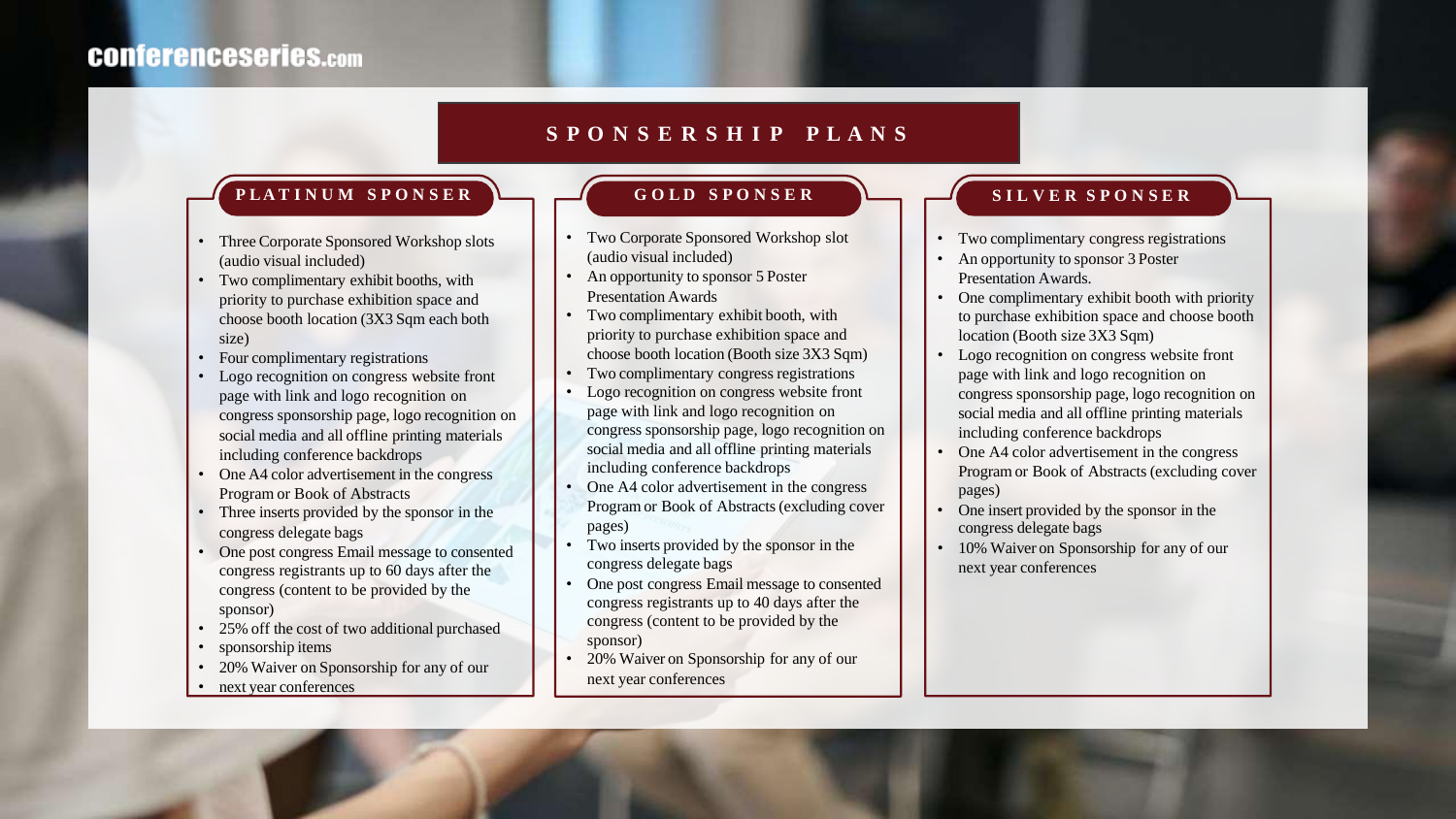### **CONferenceseries.com**

#### **E X H I B I T O R**

- One complimentary congress registrations
- One exhibit booth (Booth size 3X3 Sqm)
- Logo recognition on congress website including other offline & online platforms
- One speaking/workshop slot
- One insert provided by the sponsor in the congress delegate bags
- 10% Waiver on Sponsorship for any of our next year conferences

#### **LA N YA R D S P O N S O R**

Want to see your company logo on every attendee? Then the lanyard sponsorship is for you. Lanyards (also known as neck cords) hold each name badge and are constantly visible.

#### **Benefits include:**

One-color sponsor logo on registration lanyard distributed to all meeting attendees

#### **D E L E G AT E B A G S P O N S O R**

- One-color sponsor logo on conference bags
- One complimentary meeting registrations for all three days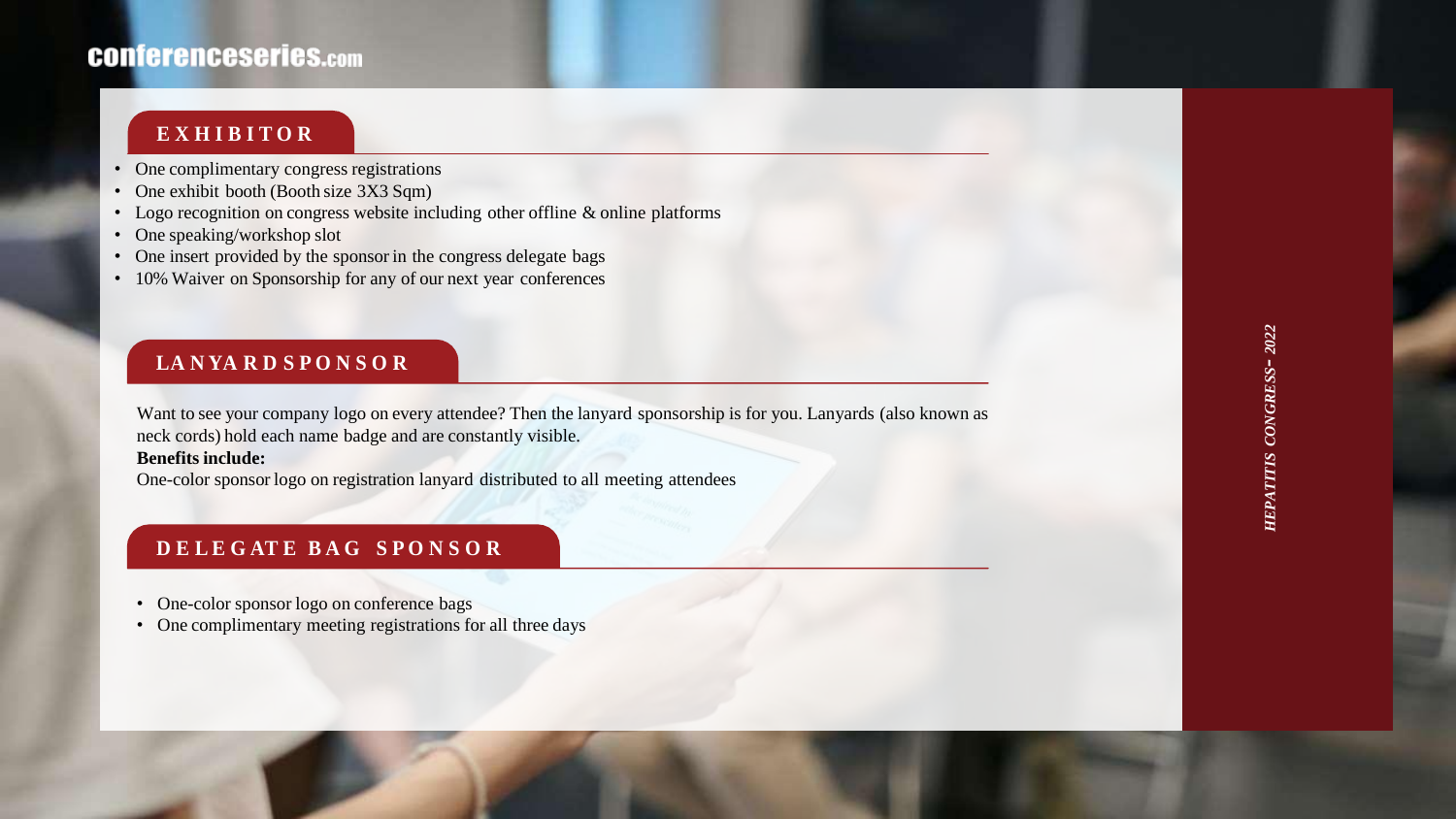#### **K E Y N O T E S P E A K E R S P O N S O R**

- This sponsorship associates your organization's name with a high profile guest, and helps pay for speaker fees, travel stipends and honoraria. Though Organizing Committee retains full responsibility for selecting plenary speakers, sponsors will be apprised of the group's interests.
- Opportunity to greet sponsored speaker
- Acknowledgement at sponsored speaker's plenary session
- Logo at plenary session
- One-day complimentary meeting registration

#### **S TAT I O N A R Y S P O N S O R**

- Sponsor opportunity to provide branded pens for inclusion in satchels(Congress logo June also be reproduced)
- Sponsor opportunity to provide branded pads for inclusion in satchels(Congress logo June also be reproduced)
- Logo in Congress Program (subject to printing deadlines)
- Logo on Congress Website

#### **C O F F E E B R E A K S P O N S O R**

- Logo on Morning Tea signage
- Logo in Congress Program (subject to printing deadlines)
- Logo on Congress Website
- Opportunity to place company provided free standing pull up banners in the exhibition area during your sponsored break
- One complimentary meeting registrations for all three days

*https://hepatitis.gastroconferences.com/*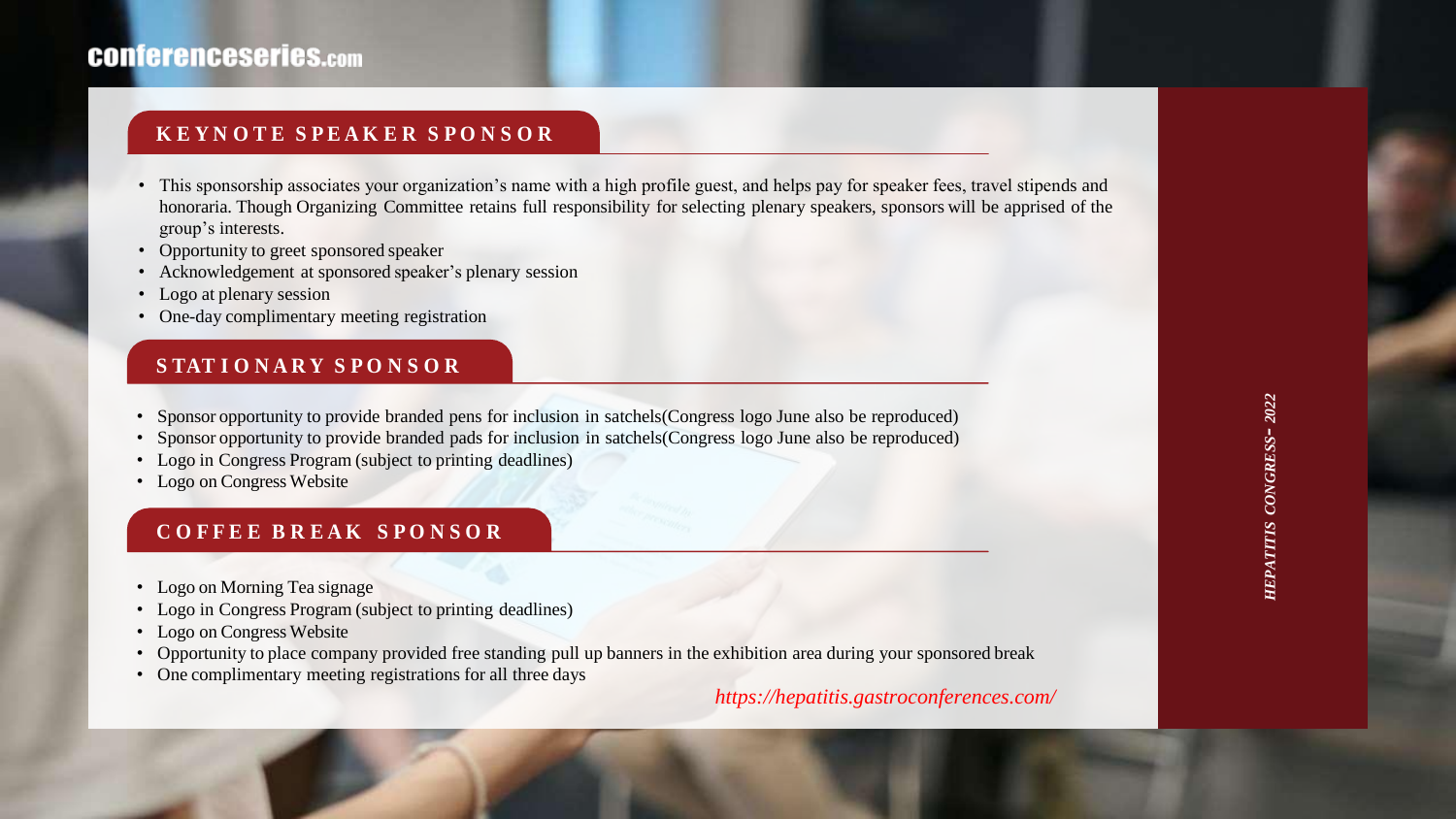#### **CONferenceseries.com**

#### **L U N C H / C O C K TA I L S P O N S O R**

- Logo on Lunch/Cocktail signage
- Logo in Congress Program (subject to printing deadlines)
- Logo on Congress Website
- Opportunity to place company provided free standing pull up banners in the exhibition area during your sponsored break
- One complimentary meeting registrations for all three days

#### **W E B S I T E A D V E R T I S E M E N T**

- (Tenure period: End of Conference Execution)
- Rotating sponsor ad \$350
- General sponsor listing \$200
- These provide the opportunity to instantly give conference attendees more information about your organization, products/ services any other information you desire. This information will be featured in special areas of the website designated for exhibitor and sponsor information.

#### **M E D I A PA R T N E R**

- Logo and Link of your corporate website in the Conference website and/or related Journal website(s)
- Recognition listing in the final conference program / proceedings
- Verbal recognition at the Inaugural Ceremony
- Opportunity to take over and organize interested scientific track(s)/sessions(s) if any

*https://hepatitis.gastroconferences.com/*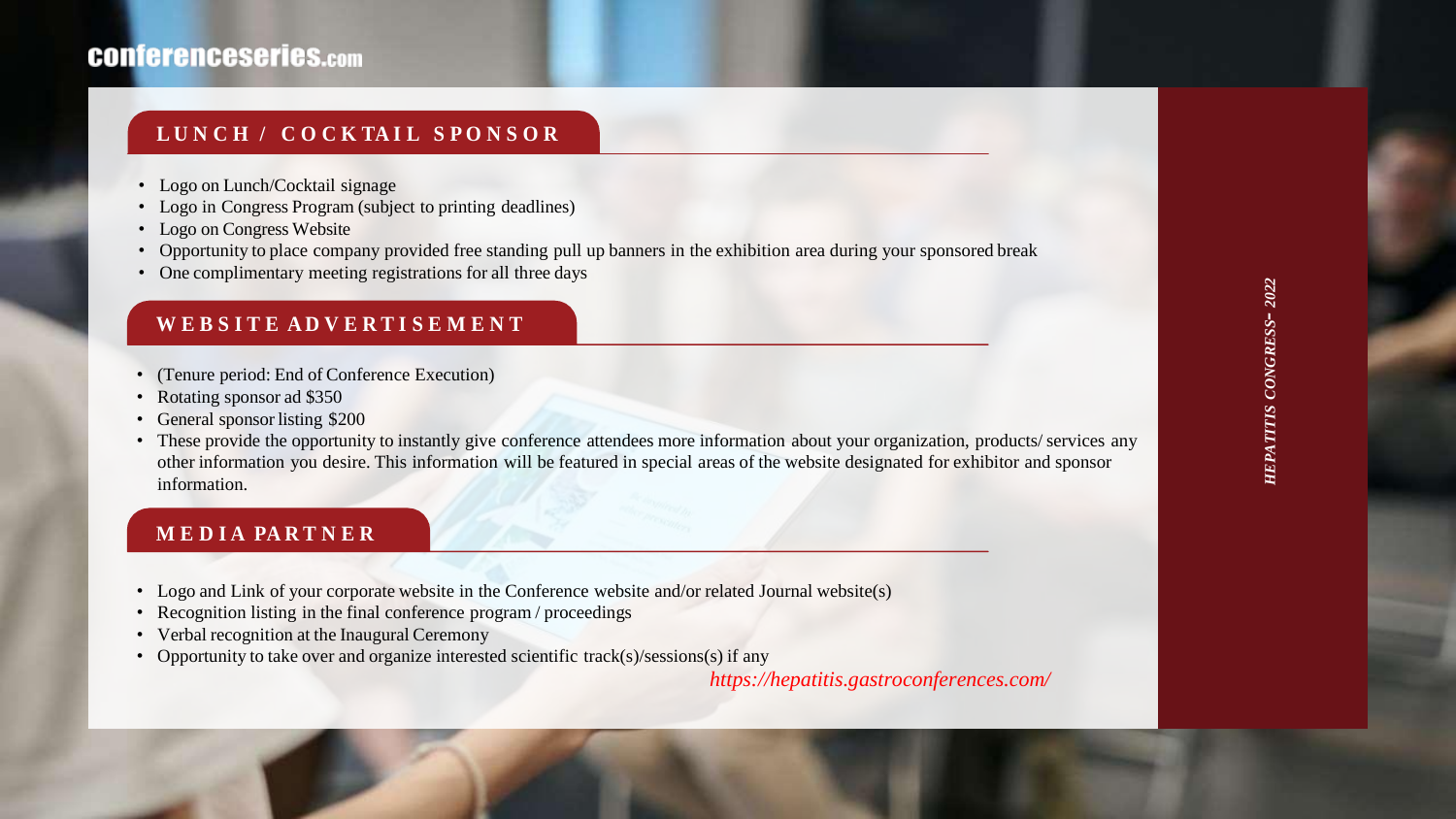# HEPATITIS CONGRESS- 2022 *HEPATITIS CONGRESS- 2022*

#### **CONferenceseries.com**

#### **A C A D E M I C PA R T N E R**

- Advertisement banner of your products/services in respective conference webpage till the day of the conference
- Display logos on all event paraphernalia and areas around the event space as required
- Opportunity to organize a workshop at any one of our events
- Registered Organization logo will be displayed in the respective conference webpage with a statement "supported by"
- Registered Organization can organize a small symposium/exhibit a stall with Complimentary registration pass at the event
- Full waiver on two research articles which can be published in any of the supporting journal
- One complimentary conference pass for the event
- One 15-minute presentation slot will be given on the first day of the conference
- Special Group discount to your staffs to attend the event
- Special offers on student registration accompanying his/her professor.

#### **Devid Ben**

Program Manager | Hepatitis Congress-2022 Conference Series LLC Ltd 47 Church field Road, London, W3 6AY, UK